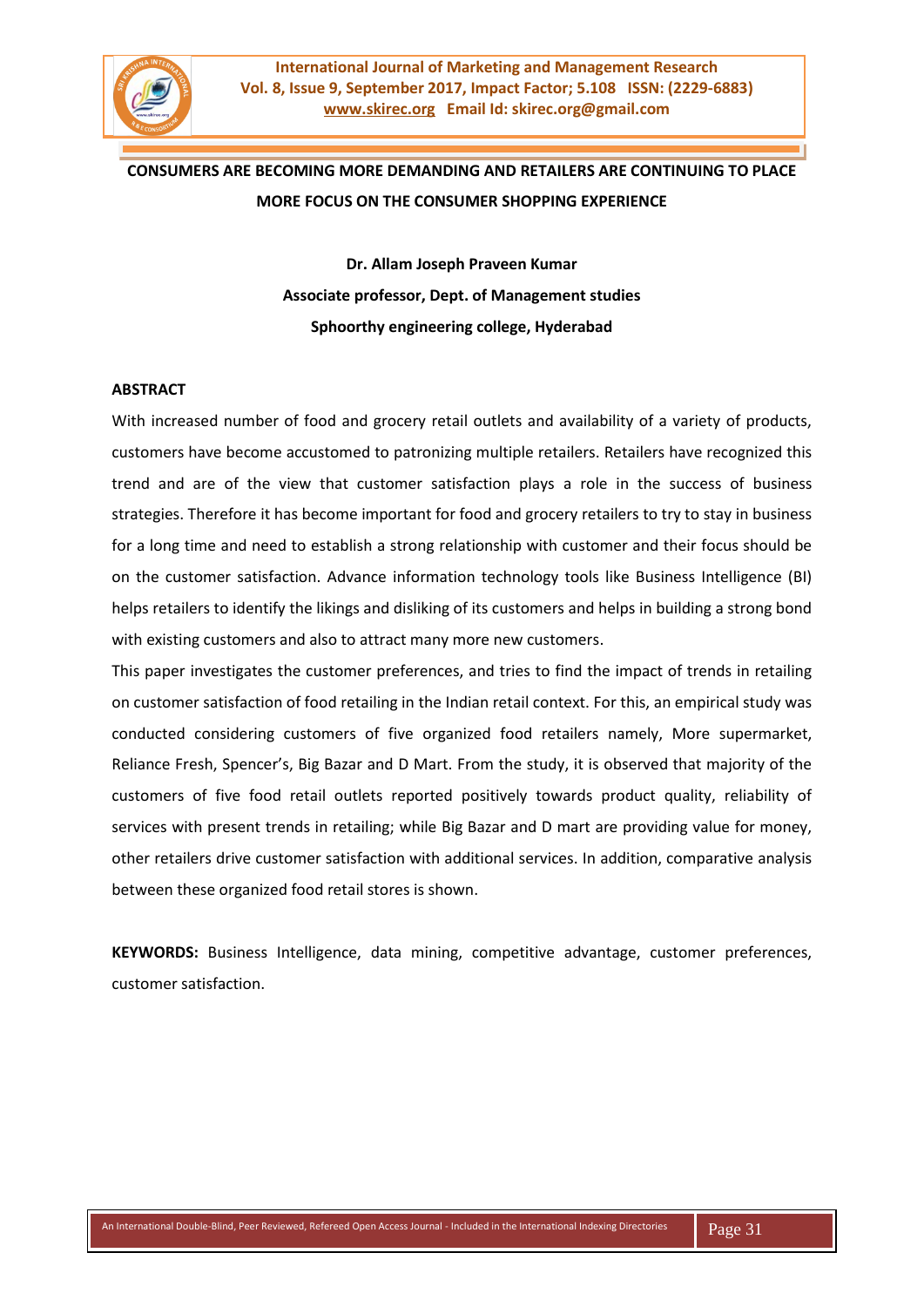

#### **INTRODUCTION**

"It is no longer enough to satisfy customers. You must delight them" – Philip Kotler.

In this fast growing and competitive retail market of India, retailers are embracing the trends in retailing in order to be successful and to provide the best service to customers. The retailers are equally focused on customer retention and customer satisfaction as well as on costs and sales as they are the ones which will succeed, because without customers, there are no sales. Any retail store that wishes to stay in business for a long time need to establish a strong relationship with customer and their focus should be on their customers. In order to know the customer preferences, organizations have to collect, group and analyze customer details. Yuen & Chan (2010) assert that in today's competitive grocery store sector, customer demands are bound to increase from time to time due to the improvement of service quality in parallel with product variety.

Advanced information technology tools are generally seen as supportive technology tools to human activities of business actions. The proper use these tools enables faster completion of tasks, increases reaction to market needs, lowers the time required for information processing, supports the decision-making processes, minimizes data entry errors and improves the quality of customer service. Business Intelligence (BI) tools are helping retailers in identifying valuable customer data, predicting future buying patterns, and buying behaviors of customers and to gain competitive advantage.

BI tools have become an integral part of any business that wishes to establish a strong customer relationship. These advanced information systems made possible to extract hidden information of customers' data from large databases through data mining techniques. By creating a database of contact information with customers, retailers can activate powerful campaigns with their customers, ranging from promotional offers to new item updates and can intelligently identify potential customers can stay ahead of competitors. Today both online and in-store retailers are using business intelligence (BI) tools to remain competitive in a cut-throat consumer market and to cope with the growing overflow of customer data. Business Intelligence is an umbrella term which was coined by Howard Dresner of the Gartner Group in 1989 to describe "concepts and methods to improve business decision making by using fact-based support systems" (Power, 2008). Business intelligence combines "data gathering, data storage, and knowledge management with analytical tools to present complex and competitive information to planners and decision makers" (Negash & Gray, 2008).

The conventional definition of BI refers to the consolidation and analysis of internal data, for example, transactional point of sales (POS) data and external data e.g., consumer data for the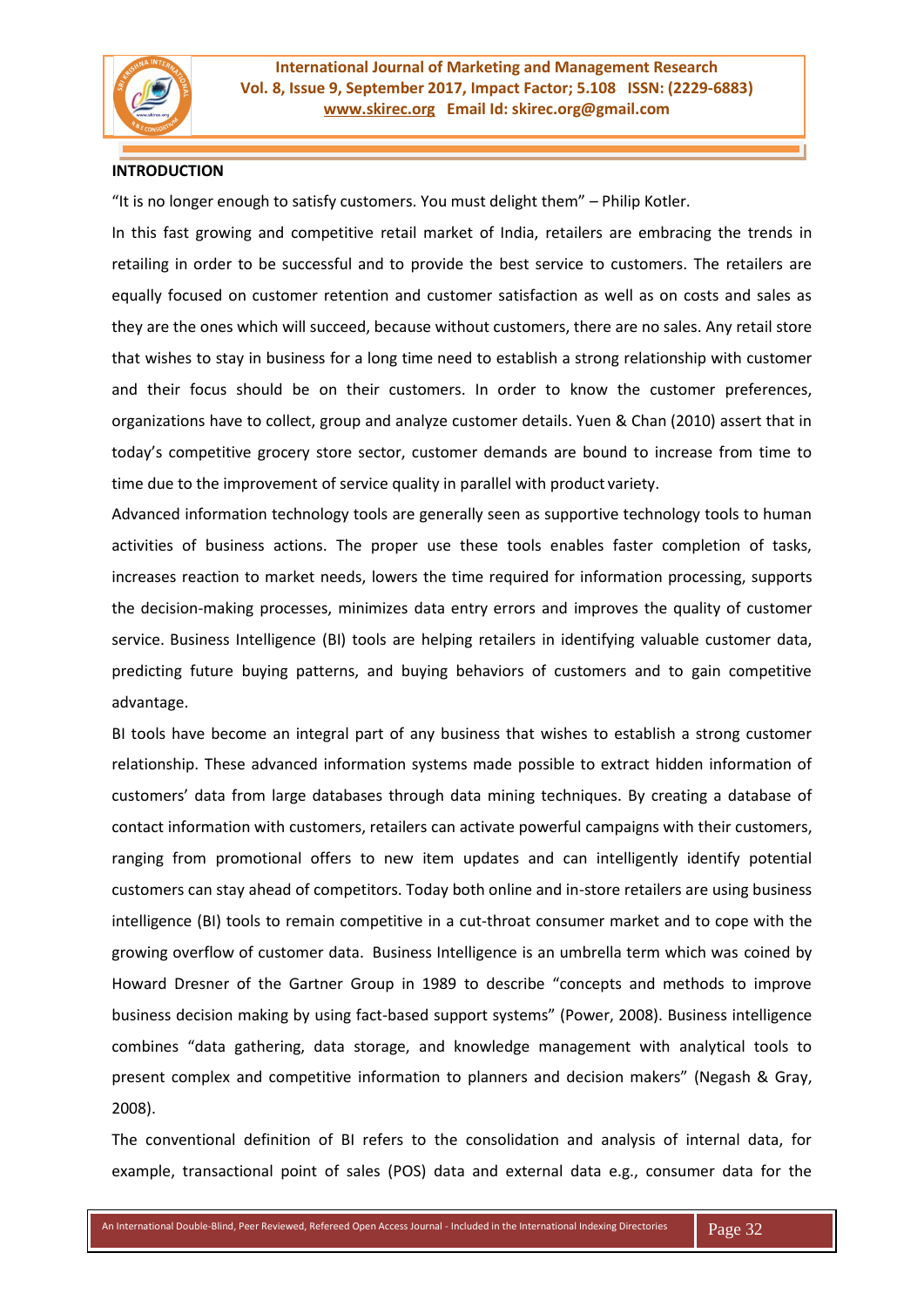

purpose of effective decision-making. Point of sale (POS) is one of the most important parts of the overall customer experience with a retailer, located where a financial transaction occurs. With the help of BI tools, retailers are able to access information from customer loyalty card transactions and create advertising and marketing campaigns to be directly targeted to the audience considered the mostreceptive.

The valuable customer transaction information provides retailers with:

- purchases between certain dates
- no purchases between certain dates
- spent more or less than a particular rupeevalue
- accrued more or less than a certain number of points
- have purchased particular products
- have marketing profiles such as- birthday during a particularmonth,
- Live in a certain geographical area, member of a particulargroup.

With BI tools and systems, most retailers find that their efficiency increases as employees are able to focus more on their customers and their needs, providing better service, which increases their brand value. Data ware housing and data mining tools are useful in determining information of customers' buying habits, repeat purchases, usage of discount schemes, frequency of purchases and more such information. These tools further help retailers in examining the performance of their retail schemes, improving their customer relationship management (CRM) systems etc. BI tools helps managers to feed in opening and closing stock at a particular retail outlet, which helps the head office to track stock of sold, unsold, damaged, returned products and are able to access their sales from virtually anywhere with several stores to manage.

#### **2. CUSTOMER SATISFACTION AND RETAIL SERVICE QUALITY**

Satisfaction means the contentment one feels when one has fulfilled a desire, need or expectation. Customer satisfaction can be a measure of how happy customers are with the services and products of a supermarket. Keeping customers happy is of tremendous benefit to retailers as satisfied customers are more likely to stay loyal, consume more and are more likely to recommend their friends. Customer satisfaction is a powerful intangible asset similar to service quality and can be achieved through the fulfillment of customer expectations (Oliver, 1980). Kotler (2000); Hoyer & MacInnis (2001) define satisfaction as a person's feelings of pleasure, excitement, delight or disappointment which results from comparing a products perceived performance to his or her expectations. Customer satisfaction is found to be dependent on the quality of service offered to the customer and is one of the tools to increase value for customers (Sivadas & Baker-Prewitt, 2000).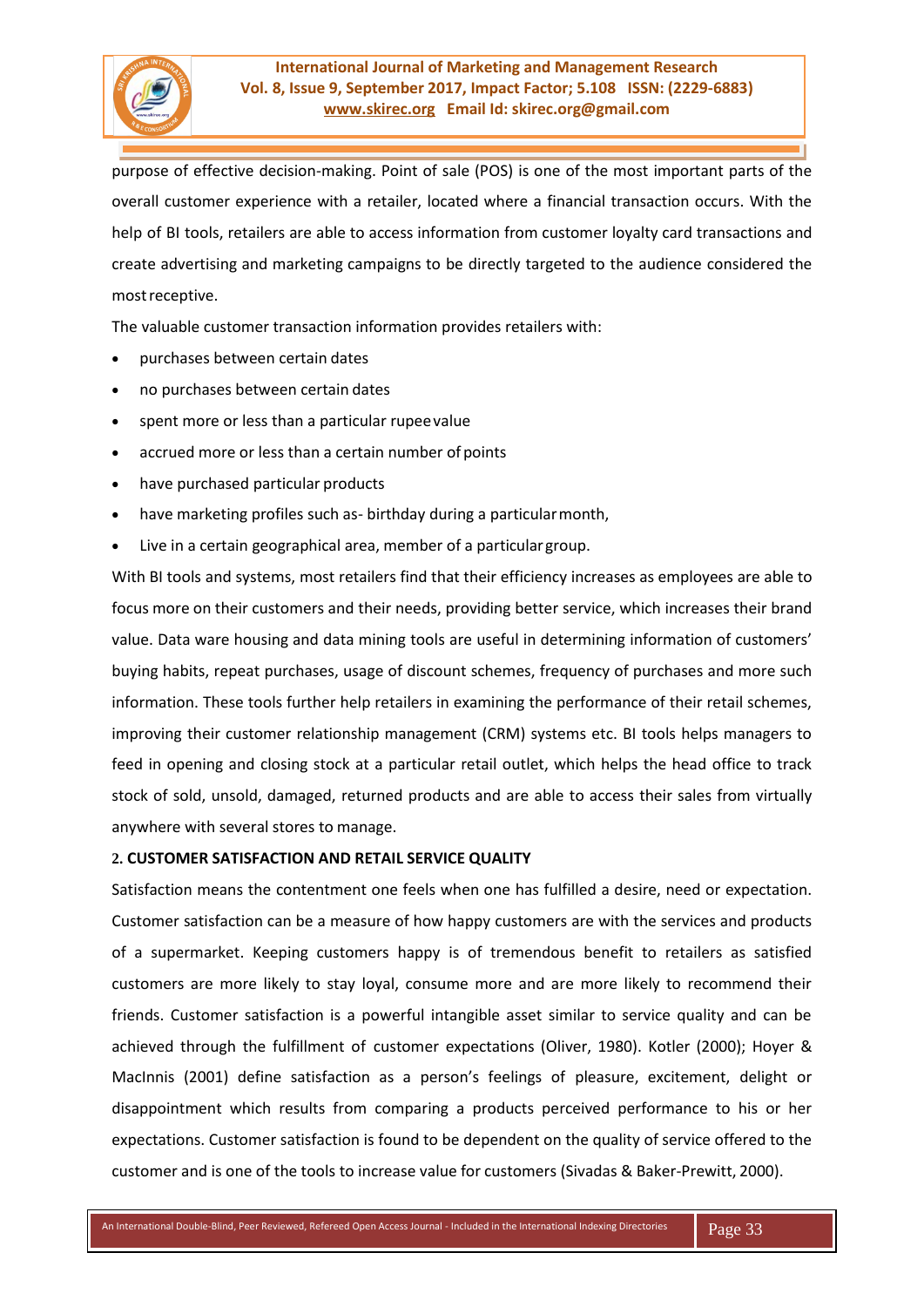

More value for customer means higher satisfaction, which can benefit the retail organization in long run (Zeithaml, Berry, & Parasuraman, 1996); Cronin, Brady, & Hult, 2000), and generate higher revenue (Aaker and Jacobson, 1994).

This study focuses on the customer perception towards trends in retailing and their satisfaction in food retailing, by considering RSQS with modifications as proposed by Dabholkar et.al (1996).

# **3. INDIAN FOOD RETAIL SECTOR**

India is a very complex retail market. Retailers not only have to contend with geographical, cultural and linguistic diversity, but manage business complicated by tax structures which vary from state to state. A successful retailer needs not only the right products at the right place and the right time but must also have the right price to be acceptable to the customer. In addition, the number of products managed is very high.

The Indian retail market, currently estimated at \$490 billion, is project to grow at a compounded annual growth rate of 6 per cent to reach \$865 billion by 2023. Currently India constitutes only 8% of organized retail and remaining 92% is left unorganized, which may grow much faster than traditional retail. It is expected to gain a higher share in the growing pie of the retail market in India. The country's traditional retail industry is expected to grow at an average annual rate of 5% over the next year, while the organized retail is estimated to register a growth rate of around 25% by 2020.

#### **4. NEED FOR THE STUDY**

Customers like to see technologically advanced systems, and they definitely enjoy a unique shopping experience with speedy and accurate checkout. Though Indian food retailers are adapting new modern information systems, a lot of study is required to know the trends of these retailers and how they are implementing successfully to match the needs of Indian customers that lead to customer satisfaction.

# **5. OBJECTIVES OF THE STUDY**

Indian retailing though is increasing in volume; it is lagging behind the western countries in terms of proper use of modern information systems and hence analysis of advanced information systems has become vital. The study is aimed at organized food retailers in twin cities of Hyderabad and Secunderabad at Telangana to:

- Know the customer preferences towards trends in retailing.
- Study the impact of recent trends in retailing on customer satisfaction in different food retail stores.

#### **6. METHODOLOGY**

The sampling frame consisted of customers of five food and grocery retailers in the twin cities of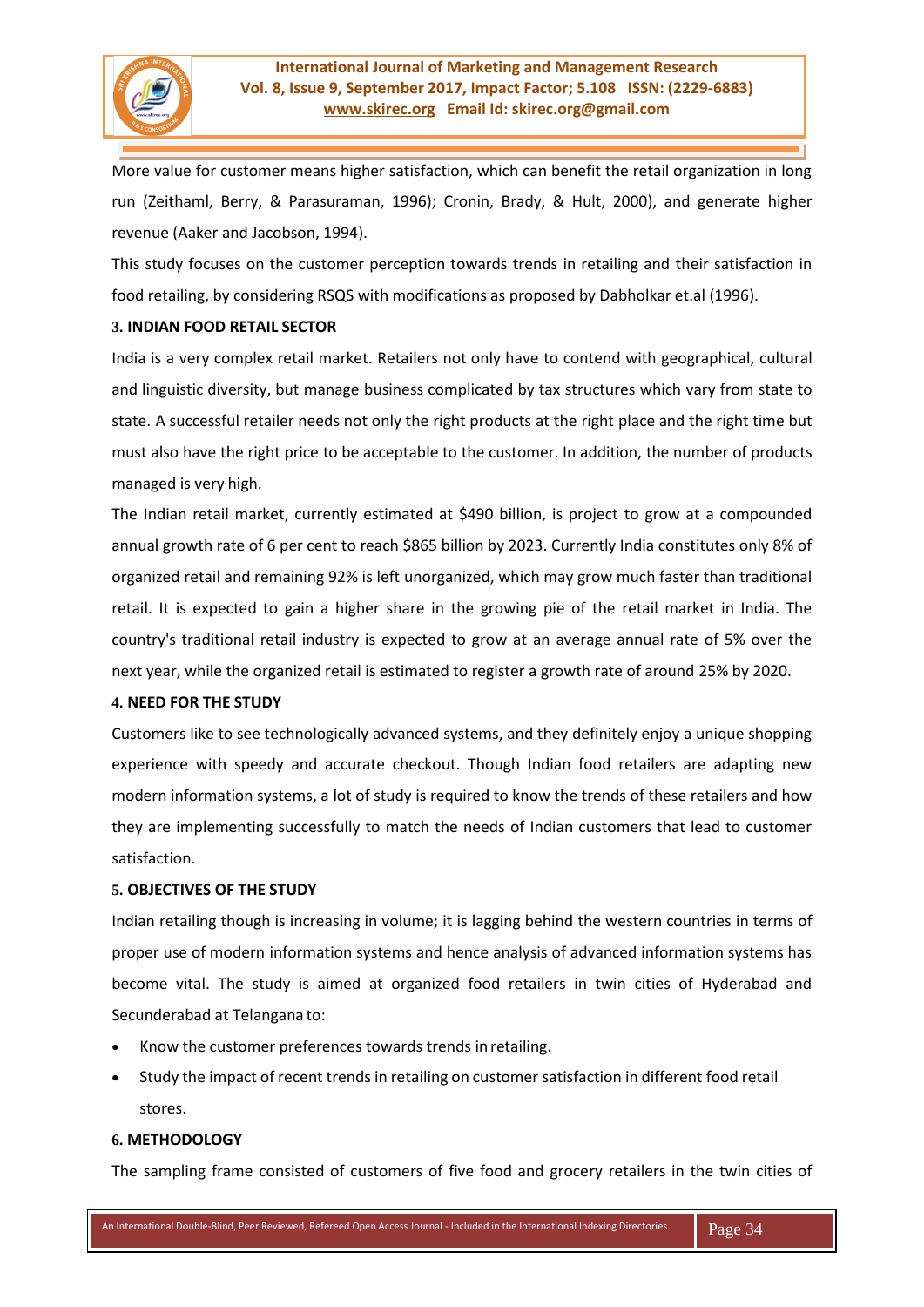

# **International Journal of Marketing and Management Research Vol. 8, Issue 9, September 2017, Impact Factor; 5.108 ISSN: (2229-6883) www.skirec.org Email Id: skirec.org@gmail.com**

Hyderabad and Secunderabad of Telangana, India. The study carried out considering organized food retailers in India, namely, More, Reliance fresh, Spencer's, Big Bazar and D mart to determine whether recent trends in retailing leads to customer satisfaction. A total sample size of 150 customers at these select grocery retailers was considered with convenient sampling method to conduct survey. The respondents were customers of these retailers; the sampling technique considered is convenient sample as long as they were qualified for being customers of those relative supermarkets.

The researchers used questionnaire as a tool for data collection because this method assists to increase response rate (Saunders et al 2000). In addition to quantitative research, qualitative research as well as the personal experience of the researchers was incorporated. The qualitative research comprises the secondary data and the method of data collection is minimized and was kept as simple as possible because of the complexity of the data.

# **7. DATA ANALYSIS**

# **QUALITATIVE ANALYSIS**

The benefits from advancements of technology tools being used in retailing and the expectations of

customers based on secondary data and the personal observations of the researcher are given as:

| <b>Customer Preferences</b>                                                                                                                                   | <b>Operations/ Benefits from Recent Trends in Advanced Technology Tools</b>                                                                                                                                                                                                                                                                   |
|---------------------------------------------------------------------------------------------------------------------------------------------------------------|-----------------------------------------------------------------------------------------------------------------------------------------------------------------------------------------------------------------------------------------------------------------------------------------------------------------------------------------------|
| Customer spends more time in<br>store selecting items but when<br>comes to billing, they need it fast.<br>They do not have patience to wait for<br>more time. | aPoint of sale (POS)<br>i <sub>t</sub> Relatively low computer literacy and little training is required to operate these systems.<br>POS systems are cashier friendly and make faster checkout and cash control, yet<br>records accurate and legible information.                                                                             |
| availability<br>Customers<br>expect<br>better purchase experience.                                                                                            | $of$ RFID<br>goods whenever they require and RFID improves information quality in both time-based and content-based dimensions;<br>therefore, retailers are able to get more accurate, relevant and complete information<br>about products and customers. This in turn, will increase on-shelf availability and<br>limprove customer service. |
| Customers expect error free<br>transactions.                                                                                                                  | <b>Barcoding and Scanners</b><br>Barcode integration eliminates errors and speeds up the purchase and sale process.<br>Increases profits by improving billing speed and accuracy.<br>Helps to keep right inventory to increase profits and reduce cost                                                                                        |
| Customers need help in dealing with<br>exchange of damaged products                                                                                           | Electronic Data Interchange (EDI)<br>The entire process can be handled efficiently so that the exchanged/altered goods can<br>be delivered<br>lon time.                                                                                                                                                                                       |
| Customers prefer to be satisfied CRM<br>when their expectations are met<br>different customer<br>through<br>care<br>means.                                    | -Offer membership cards, loyalty cards, using Barcoded, Magnetic or Smart Cards.<br>-The overall goal of an organization is to nurture and retain existing customer and<br>constantly get new one                                                                                                                                             |

| Table1: Customer Preferences and Recent Trends in Food Retailing |
|------------------------------------------------------------------|
|------------------------------------------------------------------|

Table 1: provides what customers actually look for when they visit a retail outlet and the benefitsfrom

advancements of technology tools being used in retailing.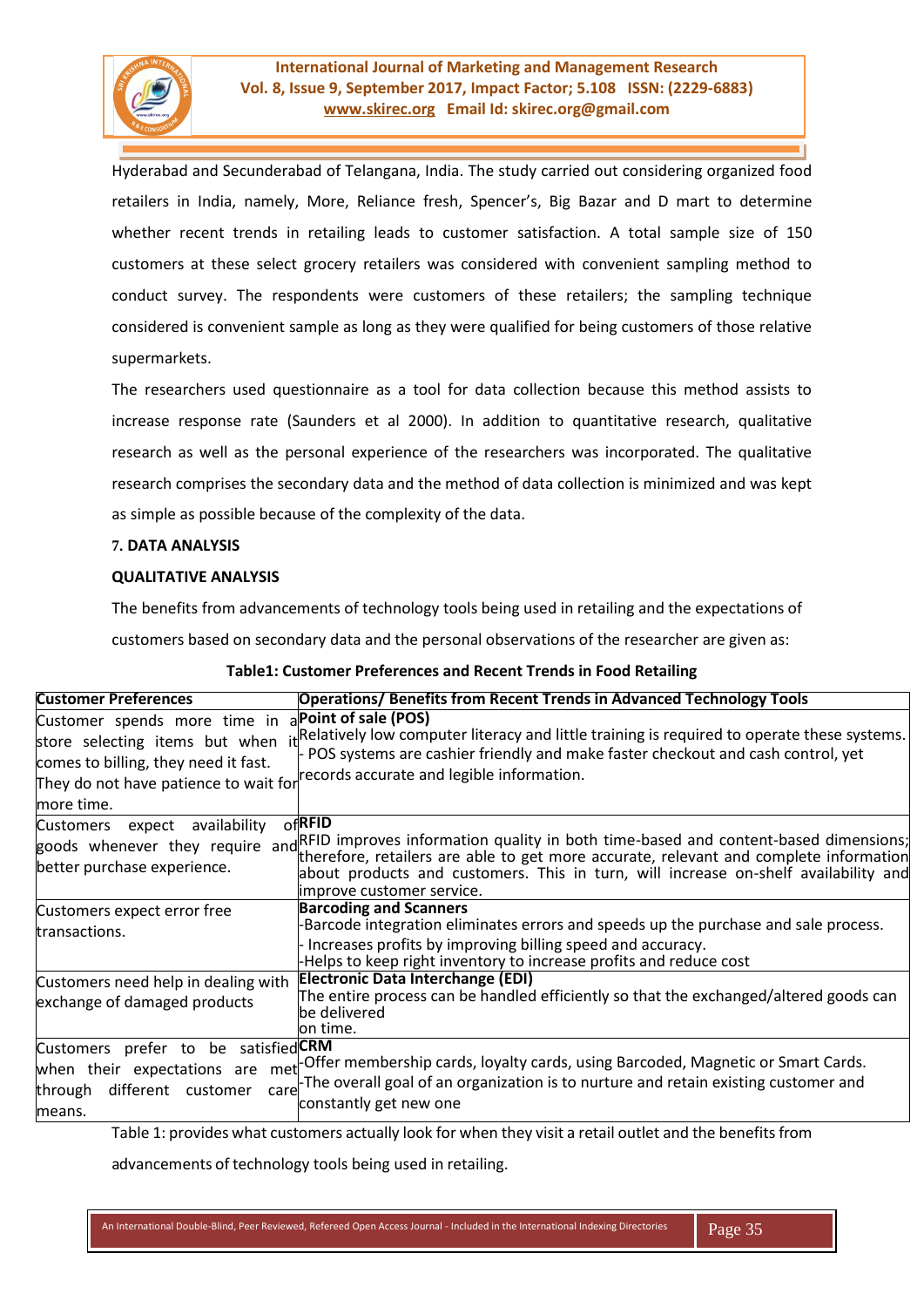

# **QUANTITATIVE ANALYSIS**

The questionnaire was based on Likert scaling, which allowed for respondents to choose an option from the scale as follows:  $1 =$  Strongly Disagree (S.D);  $2 =$  Disagree (D);  $3 =$  Neutral (Neu);  $4 =$  Agree (A); 5 = Strongly Agree (S.A)

Dabholkar et al. (1996) tested the RSQS with department store customers in the US, and later in two store units of a departmental store involved in the first study. The model showed a fit in both the studies, and the scale was expected to be suitable for the study of retail businesses, such as departmental or specialty stores. Later, it was tested by researchers across countries and retail formats; Kaul (2007) tested RSQS for apparel stores in India. The Retail Service Quality Scale (RSQS) proposed by Dabholkar et al. (1996) was adapted for five constructs of service quality (physical aspects, reliability, personal interaction, problem solving, and policy). The total items in the RSQS scale proposed by Dabholkar et al. (1996) were 28, which included 6 for physical aspects, 5 for reliability, 9 for personal interaction, 3 for problem solving, and 5 for policy. To measure the level of satisfaction of customers at selected supermarkets, the questionnaire was designed based on the preliminary study; few variables each for construct was considered to increase aptness, keeping in view the time constraints and appropriateness of the study to know the impact of trends in retailing. The following tables (table 4 to 9) shows the modified and simple constructs of service quality.

| Response |                   |  |                                    |  |      |  |      |               |               |       |
|----------|-------------------|--|------------------------------------|--|------|--|------|---------------|---------------|-------|
| More     |                   |  | Reliance Fresh Spencer's Big Bazar |  |      |  |      | <b>D</b> Mart |               | Total |
|          | $\%$              |  | %                                  |  | %    |  | $\%$ |               | $\frac{1}{6}$ |       |
|          | $\mathbf{r}$<br>ີ |  |                                    |  | 13.3 |  | 23.3 | 35            |               | 150   |

#### **Table 2: Total number of customers (N) in the survey**

Of the total respondents (table.2), 13.3% visited more retail outlets, 27% visited Reliance fresh, 23.3% visited Big Bazar and D Mart respectively, and indicates the frequency of shopping at the respective retailers. Figure 1 shows total number of respondents representing the five food retail supermarkets**.**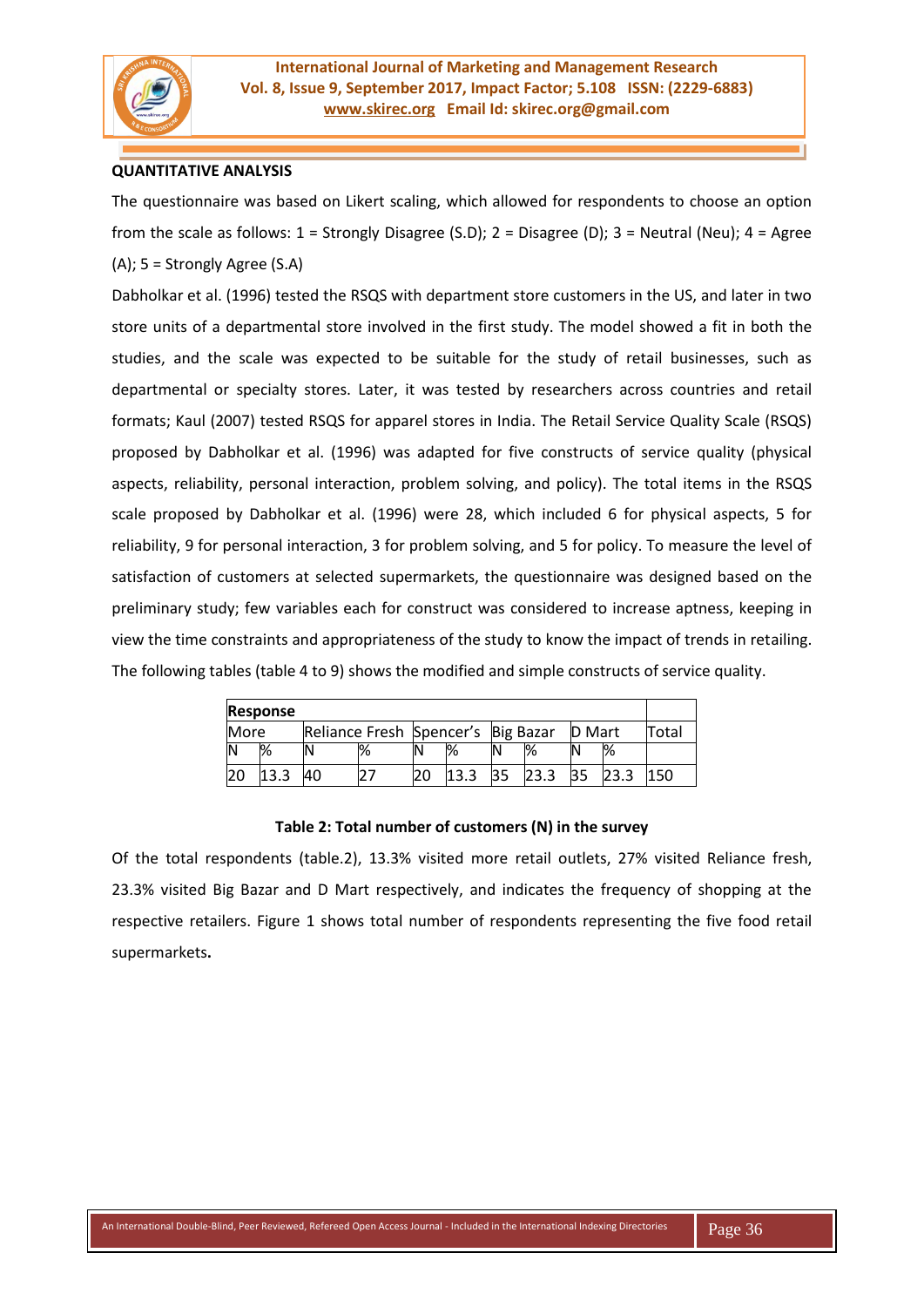



**Figure 1: Total No of Respondents**

| <b>Demographic factors</b> | Frequency | Percentage |
|----------------------------|-----------|------------|
| Age                        |           |            |
| 20-29                      | 45        | 30         |
| 30-39                      | 55        | 37         |
| 40-49                      | 32        | 21         |
| 50-59                      | 18        | 12         |
| >60                        |           |            |
| <b>Gender</b>              |           |            |
| Male                       | 77        | 51.3       |
| Female                     | 73        | 48.6       |
| <b>Marital Status</b>      |           |            |
| Married                    | 65        | 43         |
| Unmarried                  | 85        | 57         |
| <b>Occupation</b>          |           |            |
| Student                    | 35        | 23.3       |
| <b>Private Service</b>     | 65        | 43.3       |
| Government Employee        | 10        | 6.7        |
| Business/self-employed     | 15        | 10         |
| House wife                 | 25        | 16.6       |
| <b>Others</b>              |           |            |
| Income*                    |           |            |
| < 15000                    | 15        | 28.6       |
| 15,000-30,000              | 45        | 32         |
| 30,000-45,000              | 25        | 23.4       |
| 45,000-60,000              | 25        | 20.2       |
| >60,000                    | 8         | 15.6       |
| Sample size                | 150       |            |

**Table 3: Demographic Survey Sample Profile**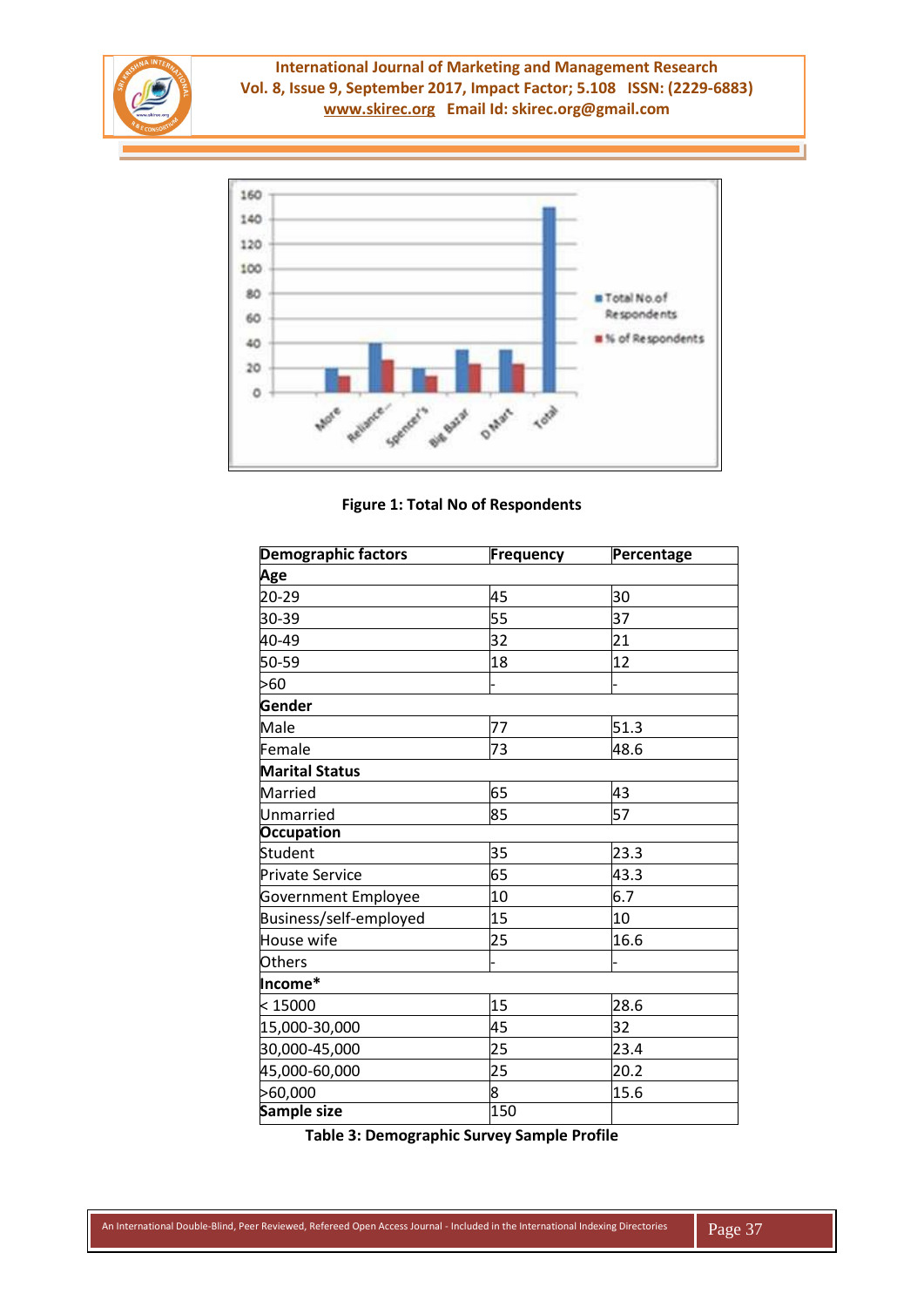

\*Out of 35 students 3 students are earning below Rs.15, 000 and the remaining did not choose income parameter, indicating they are dependents.

From the demographic survey (table.3), we find that major customer group belongs to 30 to 39 yrs contributing to 37%, the ratio of male to female being almost equal; major customers working in private services at 43.3% and major income group belongs to Rs.15, 000 to Rs.30, 000.

| <b>Response</b>     |                   |                   |               |              |        |     |
|---------------------|-------------------|-------------------|---------------|--------------|--------|-----|
|                     | <b>Scale</b> More | Reliance<br>Fresh | Spencer's Big | <b>Bazar</b> | D Mart |     |
| $S.D-$              |                   |                   |               |              |        |     |
|                     |                   |                   |               |              |        |     |
| Neu <sup>5</sup>    |                   | 158               |               | 15           | 15     | 58  |
|                     | 15                |                   | 2512          | 20           | 20     | 92  |
| $S.A-$              |                   |                   |               |              |        |     |
| Total <sub>20</sub> |                   |                   |               | 35           | 35     | 150 |

# **Table 4: By implementing modern information technology tools, retailers are able to provide**

**customers with quality products all the time (productquality)**



# **Figure 2: Respondents on product quality**

Product quality is one of the main perceived features customers look to assess service quality that leads to customer satisfaction and to decide whether to revisit a particular supermarket or not. From the table.3 we observe that majority of the customers (92) agree that modern retailers are providing quality products whenever they visit and some remain neutral (58). Figure 2 shows responses on product quality from the customers of the five food retail supermarkets.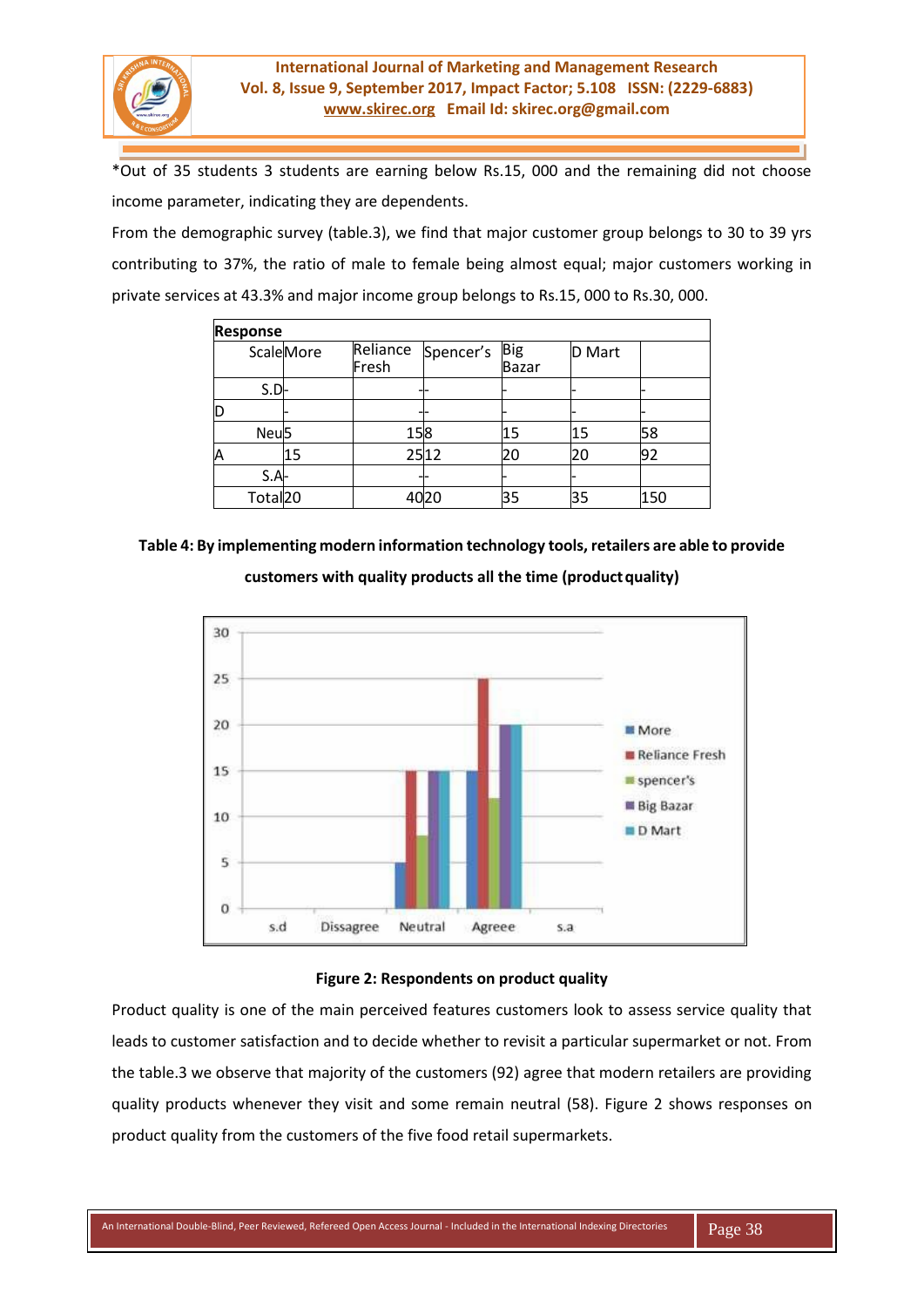

| <b>Response</b> |      |                                    |    |    |               |     |  |  |
|-----------------|------|------------------------------------|----|----|---------------|-----|--|--|
| Scale           | More | Reliance Fresh Spencer's Big Bazar |    |    | <b>D</b> Mart |     |  |  |
| S.D             |      |                                    |    |    |               |     |  |  |
|                 |      |                                    |    |    |               |     |  |  |
| <b>Neu</b>      | 15   | 15                                 |    | 30 | 25            | 90  |  |  |
|                 |      | 25                                 | 10 |    | 10            | 55  |  |  |
| S.A             |      |                                    |    |    |               |     |  |  |
| Total           | 20   | 40                                 |    | 35 | 35            | 150 |  |  |

#### **Table 5: Recent trends in retailing makes easy for customers to find what they need and find**



#### **products they require (process)**

#### **Figure 3: Respondents on process**

Retailers have recognized that providing right product at right time leads to customer satisfaction. Modern retailers are finding new ways by better inventory management systems to attract customers by placing appropriate signage at different product categories so that customers can find products effortlessly and to ensure that right products are available. From the table.5 we observe that most of the customers (90) choose to be neutral and some of them (55) agree. Figure 3 shows the responses on process from the customers of five food retail supermarkets.

| <b>Response</b> |      |                                    |    |    |               |     |
|-----------------|------|------------------------------------|----|----|---------------|-----|
| Scale           | More | Reliance Fresh Spencer's Big Bazar |    |    | <b>D</b> Mart |     |
| S.D             |      |                                    |    |    |               |     |
|                 |      |                                    |    |    |               |     |
| <b>Neu</b>      |      |                                    |    |    |               | 19  |
|                 |      | 35                                 | 15 | 24 | 30            | 113 |
| S.A             | 6    |                                    |    |    |               | 18  |
|                 |      |                                    |    |    |               |     |
| Total           | 20   | 40                                 | 20 | 35 | 35            | 150 |

**Table 6: Recent trends in retailing leads to improvement in terms of error-free sales transactions** 

**(reliability)**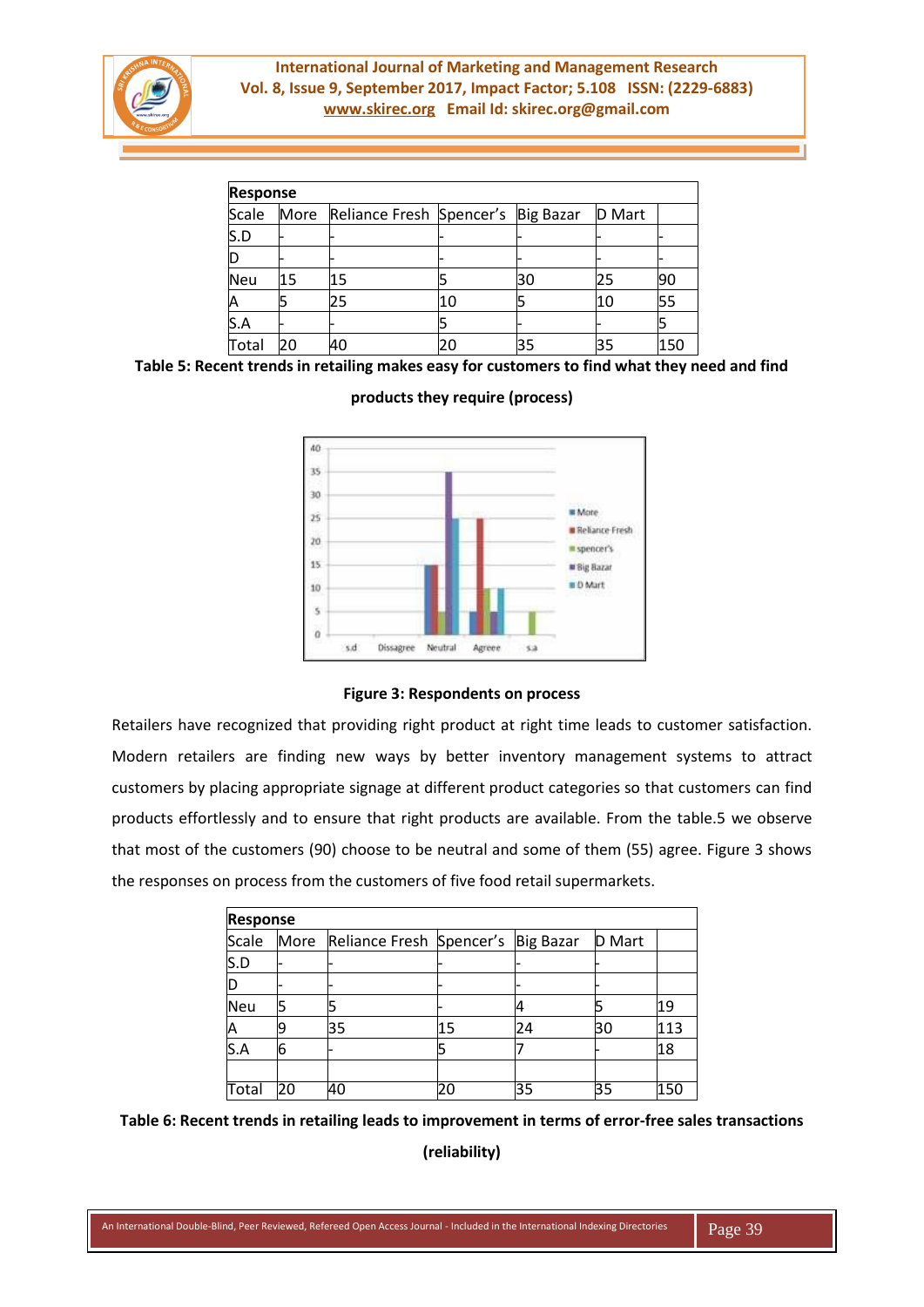

Reliability has been found to have significant influence on customers, and is also a predictor of customer satisfaction (Das et al., 2010). The advanced systems like bar codes and scanners help retailers in error free transactions. From the table.6 it is observed that some of the customers strongly agree (19), majority of customers agree (113), and few remain neutral (18). Figure 4 shows the responses on reliability from the customers of five food retail supermarkets.



**Figure 4: Respondents on reliability**

| <b>Response</b> |      |                                    |    |    |        |     |
|-----------------|------|------------------------------------|----|----|--------|-----|
| Scale           | More | Reliance Fresh Spencer's Big Bazar |    |    | D Mart |     |
| S.D             |      |                                    |    |    |        |     |
|                 |      |                                    |    |    |        |     |
| Neu             |      | 12                                 |    | 12 |        | 53  |
|                 | 11   | 28                                 | 12 | 23 | 23     | 97  |
| S.A             |      |                                    |    |    |        |     |
| Total           | 20   | 40                                 |    | 35 | 35     | 150 |

**Table 7: Recent trends in retailing leads to improvement in prompt service of employees (personnel service)**

Prompt service is considered to be an important element of positive customer evaluation and also to have a strong impact on customer satisfaction if the qualified staff helped them solve a problem. From the table.7, it is observed that majority of the customers (97) agree that there is improvement in prompt services and some of them (53) choose neutral. Figure 5 shows responses on personnel service from the customers of five food retail supermarkets.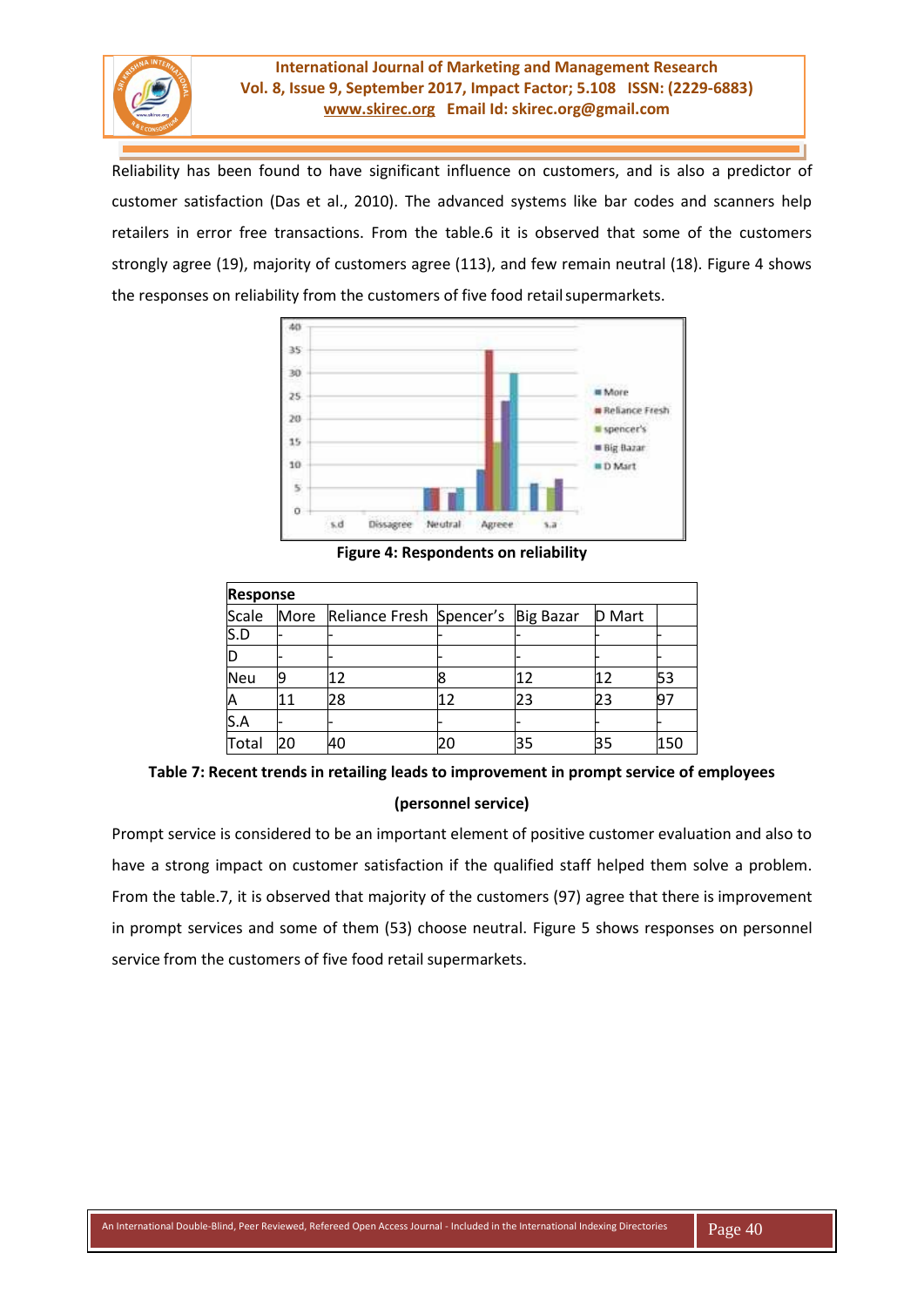



#### **Figure 5: Respondents on personnel service**

| <b>Response</b> |    |                                               |    |    |        |     |  |
|-----------------|----|-----------------------------------------------|----|----|--------|-----|--|
|                 |    | Scale More Reliance Fresh Spencer's Big Bazar |    |    | D Mart |     |  |
| S.D             |    |                                               |    |    |        |     |  |
|                 |    |                                               |    |    |        |     |  |
| <b>Neu</b>      | 10 | 30                                            | b  |    |        | 48  |  |
|                 |    |                                               | 10 | 28 | 30     | 83  |  |
| S.A             |    |                                               |    |    |        | 10  |  |
| Total           | 20 | 40                                            |    | 35 | 35     | 150 |  |

**Table 8: Recent trends in retailing provide customers product discounts, offer, etc. (value for** 

#### **money-policy)**

Policy includes quality of offerings, membership cards, different grades of products at different ranges, operating hours, credit options; this service quality construct has impact on customer satisfaction and termed it as an important factor, which influences a customer to shop repeatedly at the same store. From the table.8, most of the customers (48) belonging to Big Bazar and D Mart, agree for value for money; some of the customers from More, Spencer's and Reliance supermarkets opted neutral (48). Figure6 shows responses from the customers of five food retail supermarkets on value for money- policy.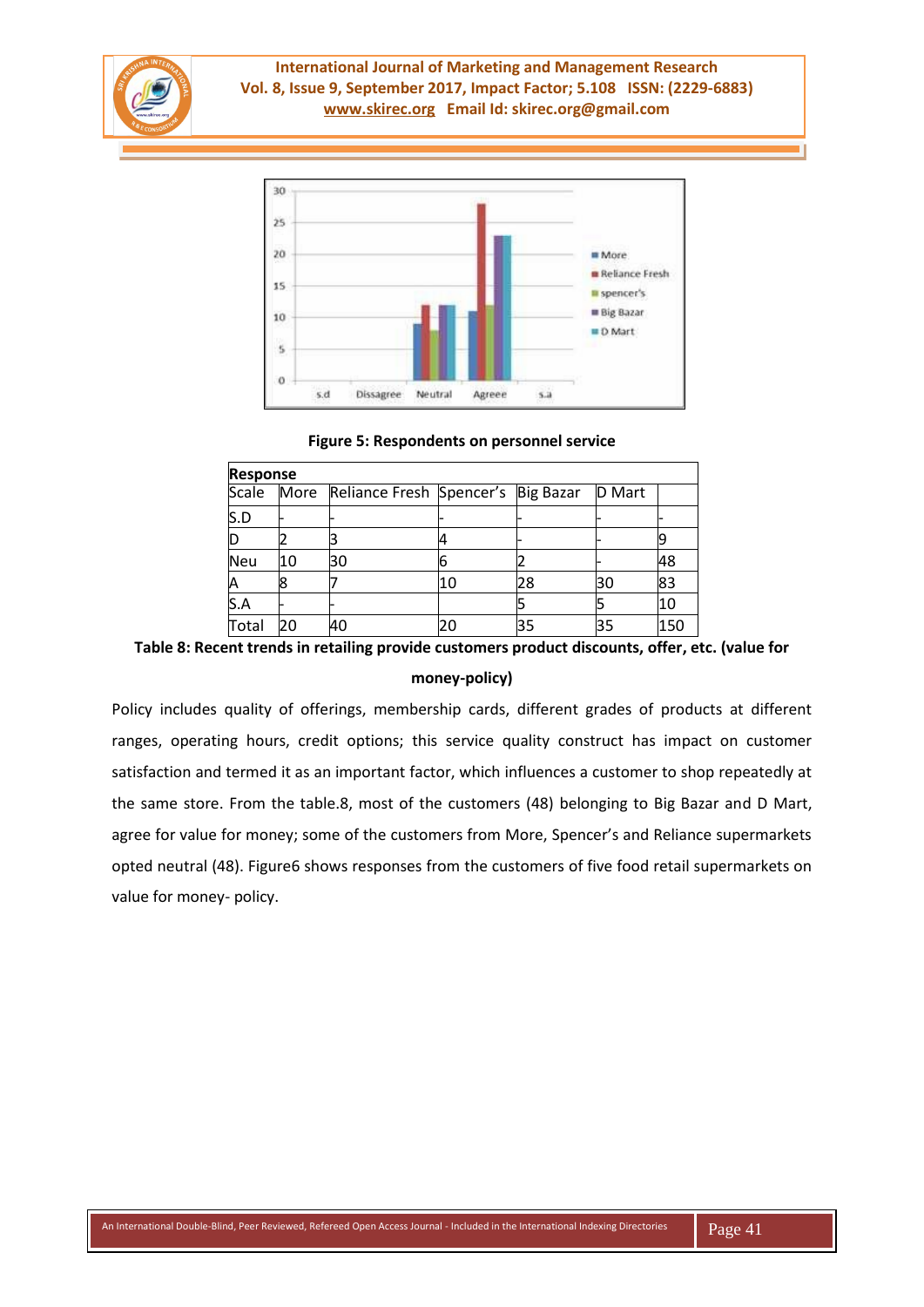



# **Figure 6: Respondents on value for money-policy**

| <b>Response</b>     |                                              |    |    |               |       |
|---------------------|----------------------------------------------|----|----|---------------|-------|
|                     | ScaleMore Reliance Fresh Spencer's Big Bazar |    |    | <b>D</b> Mart | Total |
| $S.D-$              |                                              |    | 25 | 35            | 60    |
|                     |                                              | 20 | 10 |               | 30    |
| Neu <sup>15</sup>   | 15                                           |    |    |               | 30    |
|                     | 25                                           |    |    |               | 30    |
| $S.A-$              |                                              |    |    |               |       |
| Total <sub>20</sub> | 40                                           | 20 | 35 | 35            | 150   |

# **Table 9: Trends in retailing favor services to customers like membership cards (additional services-**

**policy)**



# **Figure 7: Respondents on additional services- Policy**

Current retailers are offering additional services like membership cards to customers in order to maintain customer database to identify their purchase patterns. Das et al. (2010) found a significant relationship between service quality and customer satisfaction and termed it as an important factor, which influences a customer to shop repeatedly at the same store. From the table 9, it is observed that some of customers of More and Reliance fresh retailers (30) agree for membership offerings,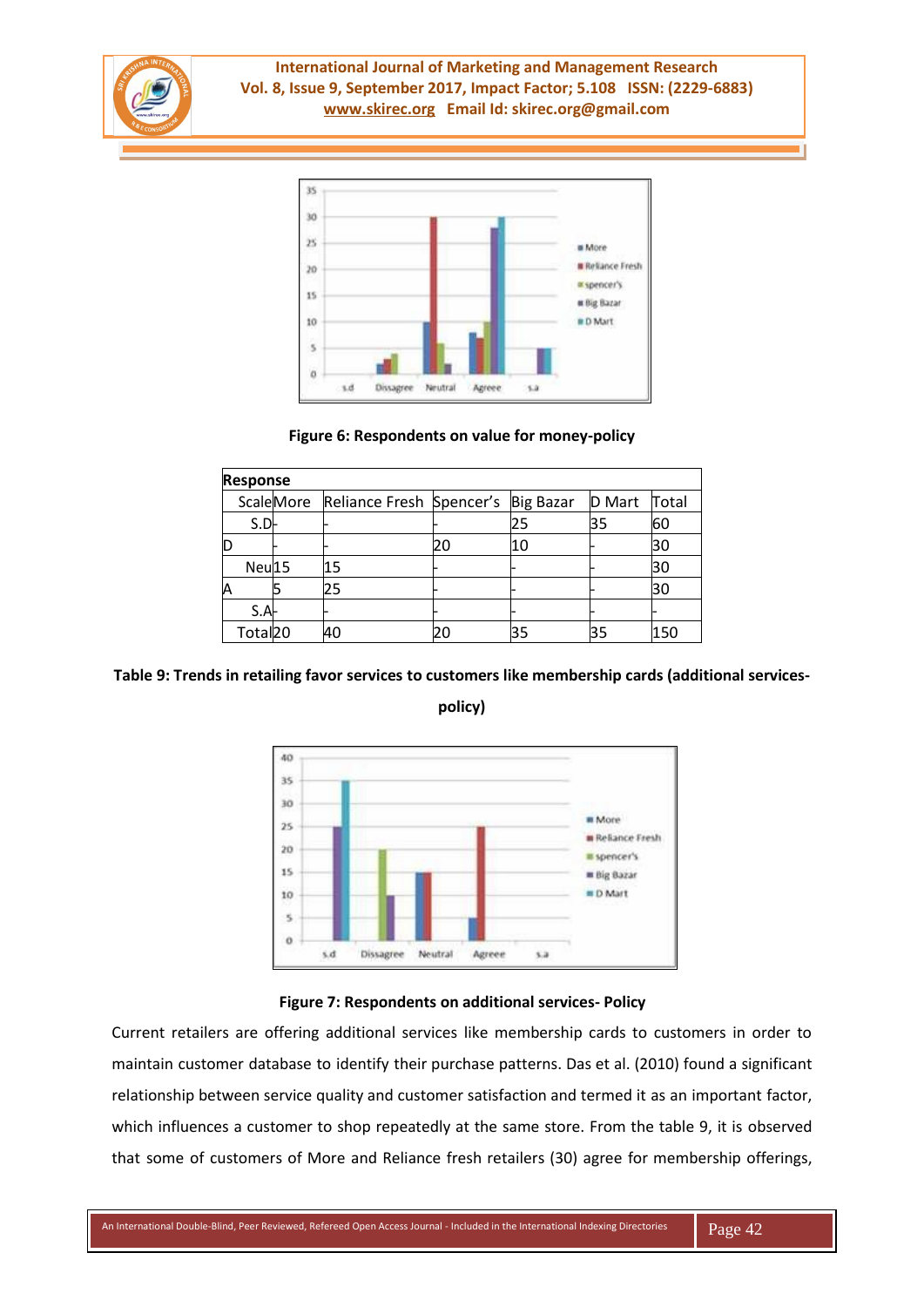

some customers (30) being neutral. Big Bazar and D Mart provide customers with innovative offers on day to day basis. Figure 7 shows responses on additional services from the customers of five food retail supermarkets.

#### **8. USE OF TECHNOLOGY TOOLS IN RETAILING**

Today retailers are offering customers vast and diverse range of products meant for the entire family in different categories which caters to the need of different customers from various economic slabs.

# **SCANNERS AND BARCODES**

Retailers are using scanners and barcodes that are fully computerized operations to:

- Optimize floor space and to visualize the layout prior to construction
- Inventory planning improvement through planned and systematic forecasting
- Provide a high magnitude of analysis and reporting
- Efficiently manage high inventory turns and volumes
- Improve the management of metrics, including service and inventory levels

# **POINT OF SALE (POS)**

The first POS systems were rolled out by IBM in the 1970s. It wasn't until the beginning of the 1990s that the idea of personal computers running software could automate the functionality of a retail store. Since the mid-1990s, the retail industry has seen some impressive changes in the use of technology to enhance profit, with PCCD and electronic POS solutions providing invaluable data. Data gathered at the point of sale drives a retailer's business, not only monitoring daily financial returns but also by providing information necessary for inventory management, merchandising planning, supply chain management, and customer care. For the past few years, retailers have made technology investment a higher priority.

#### **CUSTOMER RELATIONSHIP MANAGEMENT (CRM)**

Levy and Weitz define CRM as, "A business philosophy and set of strategies, programs, and systems that focuses on identifying and building loyalty with a retailer's profitable customers." It is based on the business philosophy that all customers are not profitable in the same way and retailers' can increase their profitability by building relationships with their better customers. The goal is to develop a base of loyal customers who patronize the retailer frequently. A customer loyalty system is a marketing tool used more and more in today's competitive retail world. Not only do reward cards and loyalty systems offer incentive to customers to return to the store, they can provide valuable information to the retailer about customer buying habits. Earlier managing customer relations would have been a nightmare, but with the help of advanced information technology tools retailers can increase customer loyalty and repeat purchases, communicate with the customer in a number of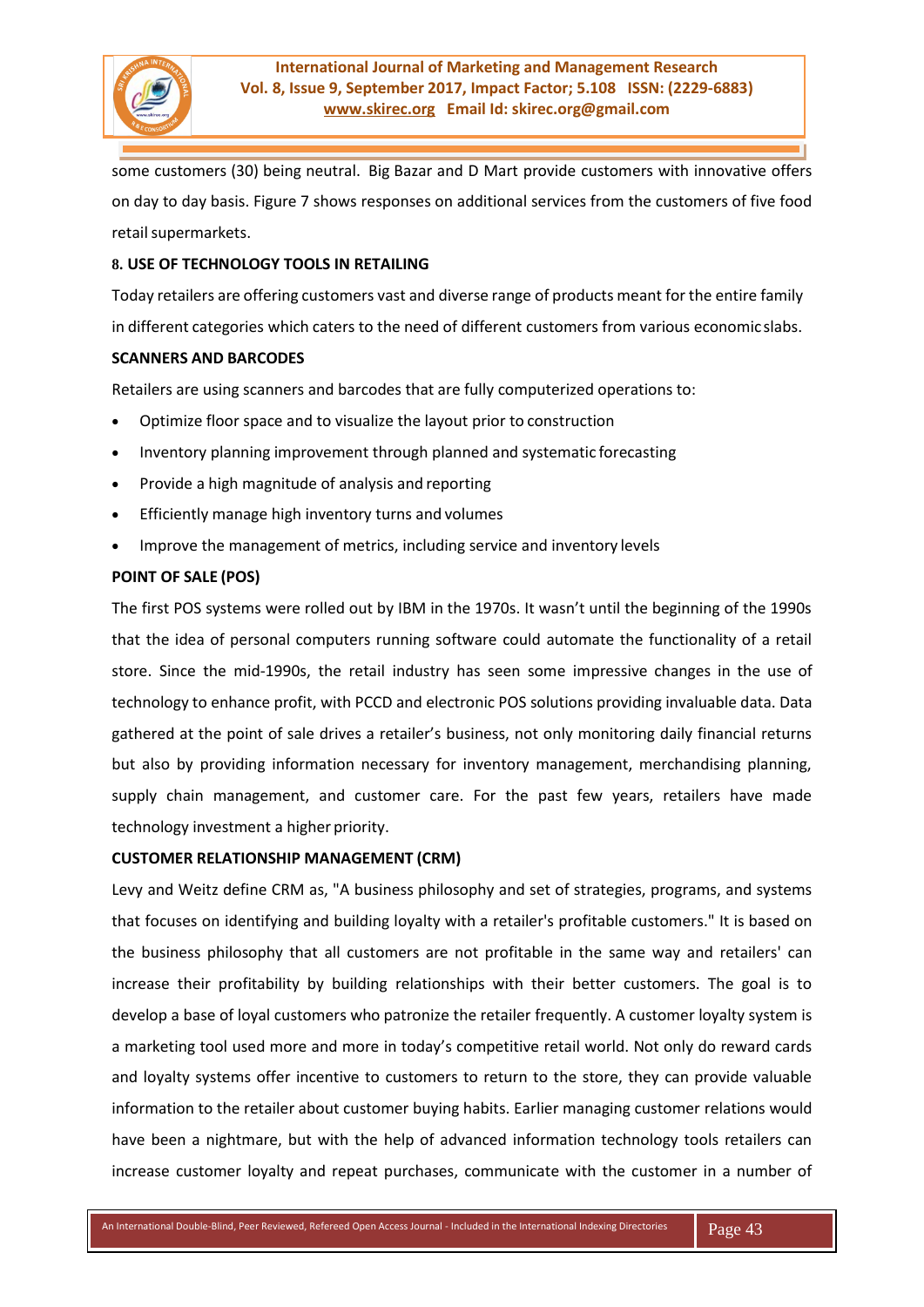

ways and gather customer intelligence for marketing purposes. By scanning a customer's loyalty card into a retail point of sale system, the retailer has the opportunity to collect information on the customer's brand preferences, purchasing habits and demographic information,etc.

# **9. TECHNOLOGY APPLICATIONS IN RETAILING**

Resent trends in Information Technology like BI tools are driving retail business not only to monitor relationship with customers, financial returns daily but also provides valuable information necessary for inventory management, merchandise planning, supply chain management, and customer care. Using BI tools retailers can keep detailed records of every shopping transaction of customers. This enables them to better understand various customer segments, some of the retail applications include:

#### **MARKET BASKET ANALYSIS**

Also known as affinity analysis, basket analysis reveals which items customers tend to purchase together. This knowledge can improve stocking, store layout strategies, and promotions.

#### **SALES FORECASTING**

Examining time-based patterns helps retailers make stocking decisions. If a customer purchases an item today, when are they likely to purchase a complementary item?

#### **DATABASE MARKETING**

Retailers can develop profiles of customers with certain behaviors, for example, those who purchase designer labels clothing or those who attend sales. This information can be used to focus cost– effective promotions.

#### **MERCHANDISE PLANNING AND ALLOCATION**

When retailers add new stores, they can improve merchandise planning and allocation by examining patterns in stores with similar demographic characteristics. Retailers can also use data mining to determine the ideal layout for a specific store.

#### **10. DISCUSSION AND CONCLUSION**

Consumers are becoming more demanding, and as a result, retailers are continuing to place more focus on the consumer shopping experience. This consumer-centric strategy requires retailers to continually challenge the way they do business in order to differentiate themselves in new and innovative ways. This study tried to relate impact of recent trends in retailing on customer satisfaction with demographic factors like age, gender, marital status, occupation and income levels of customers and name of the supermarket. While most of customers are working in private organizations, general impression shows that a good store layout and service creates a better impression and positive attitude toward a retail store. From the study it is observed that retail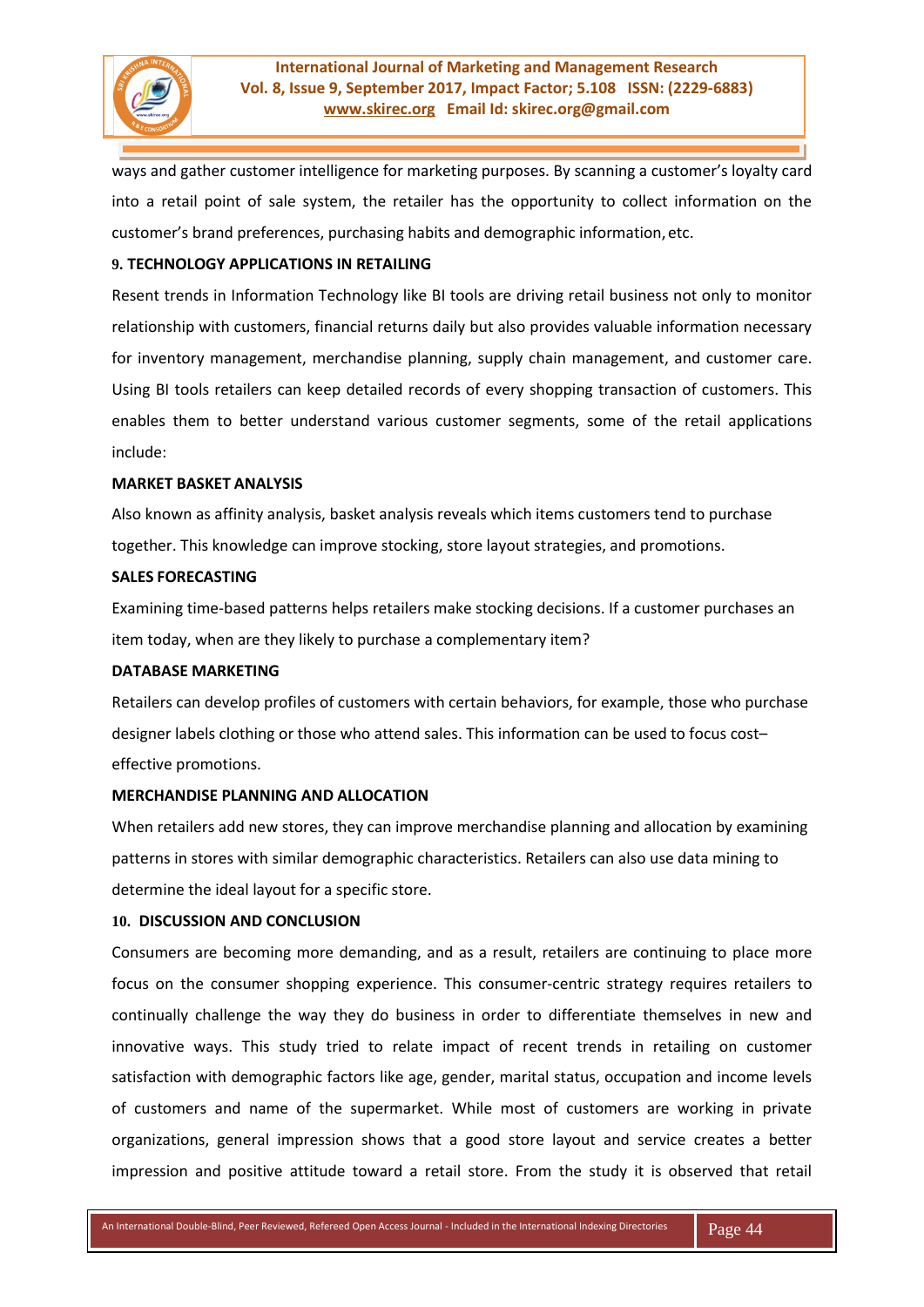

customers in India had positive opinions towards the quality of products at food retailers, and agree that discount stores like Big Bazar and D Mart provide value for money.

The study shows that the trends in retailing leads to improvement in reliability of services in terms of error free transactions improvements in personnel services; while some customers are neutral and some of them agree for the physical facilities in terms of product availability and assortment. Retailers like More, Reliance fresh and Spencer's hypermarket are targeting customers offering various discounts on certain product ranges and are discovering which service areas need to be improved in order to gain competitive advantage and provide service quality, that results in customer satisfaction. The comparative analysis of customer satisfaction belonging to the five food retail supermarkets is also shown in graphical presentation.

# **11. LIMITATIONS AND GUIDELINES FOR FUTURE RESEARCH**

This study has certain limitations as time constraints due to submission within the limited time frame to complete this research. The total items in the RSQS scale proposed by Dabholkar et al. (1996) were 28, but the present study considered few items due to time constraints. Other studies on customer satisfaction on the trends in retailing can be performed considering all the 28 items of the RSQS scale proposed by Dabholkar et al. (1996).

The findings of the present study were applicable only to the food retailers and the target population being the customers of those super markets, so the findings could not be generalized to the customers of other retail sectors. Further research can be applied to customers of other retailers; comparison of the customer satisfaction of different retail markets can be done. Further research may also be performed for the trends in retailing that leads to not only customer satisfaction but can relate to the profitability through customer loyalty and customer retention.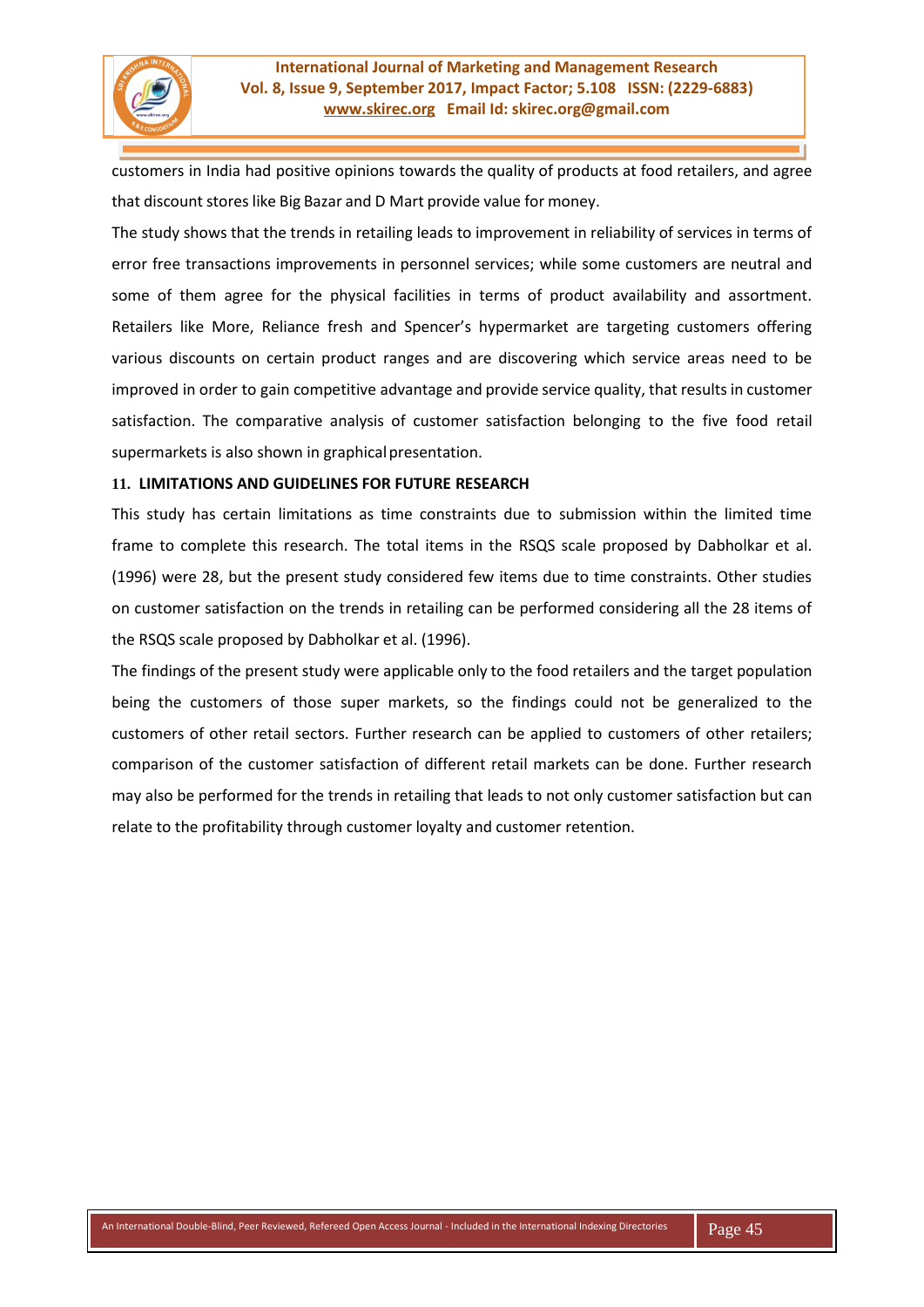

# **12. REFERENCES**

- Aaker, D. A., & Jacobson, R. (1994), "The financial information content of perceived Quality", Journal of Marketing Research, 31(2), 191–201 <http://dx.doi.org/10.2307/3152193>
- Cronin, J. J., Brady, M. K., & Hult, G. T. M. (2000), "Assessing the effects of quality, value, and customer satisfaction on consumer behavioral intentions in service environments", Journal of Retailing, 76(2), 193–218. [http://dx.doi.org/10.1016/S0022-4359\(00\)00028-2](http://dx.doi.org/10.1016/S0022-4359(00)00028-2)
- Dabholkar, P., Thorpe, D. I., & Rentz, J. O. (1996), "A measure of service quality for retail stores: Scale development and validation. Journal of the Academy of Marketing Science, 24(1), 3–16, <http://dx.doi.org/10.1177/009207039602400101>
- Das, A., Kumar, V., & Saha, G. C. (2010), "Retail service quality in context of CIS Countries, International Journal of Quality & Reliability Management, 27(6), 658–683.
- <http://dx.doi.org/10.1108/02656711011054542>
- Hoyer, WD & MacInnis, DJ (2001), "Consumer behavior, Houghton Boston: Mifflin Company in Singh, H 2006, "The Importance of Customer Satisfaction in relation to customer loyalty and retention", UCTI.WP-06-06,May 2006, Kuala Lumpur, Malaysia.
- Kaul, S. (2007), "Measuring retail service quality: Examining applicability of international research perspectives in India",Vikalpa, 32(1), 15–26
- Kotler, P 2000, Marketing Management 10 (ed), New Jersey: Prentice Hall.
- Negash, S., & Gray, P. (2008). Business intelligence. In F. Burstein, & C. W. Holsapple (Eds.), Decision support systems (pp.175-193). Berlin: Springer
- Michael Levy and Barton Weitz (2011), "Retailing Management", McGraw-Hill Education; 8 edition (January 19, 2011),
- ISBN-10: 073530026
- Oliver, R. L. (1980), "A cognitive model of the antecedents and consequences of satisfaction decisions", Journal of Marketing Research, 16, 460–469. <http://dx.doi.org/10.2307/31504991>
- Saunders, MNK, Lewis, P and Thornhil, A 2000, Research Methods for Business Students, Prentice Hall, London.
- Sivadas & Baker-Prewitt (2000), [www.ccsenet.org/ijms](http://www.ccsenet.org/ijms) International Journal of Marketing Studies Vol. 6, No. 4; 2014
- Steven Alter (1999), "Information Systems: A Management Perspective" (3rd Edition), Addison-Wesley; 3rd edition (September 1999), ISBN-10: 0201351099
- Yuen, FT & Chan, SSL (2010), "The effect of retail service quality and product quality on Customer